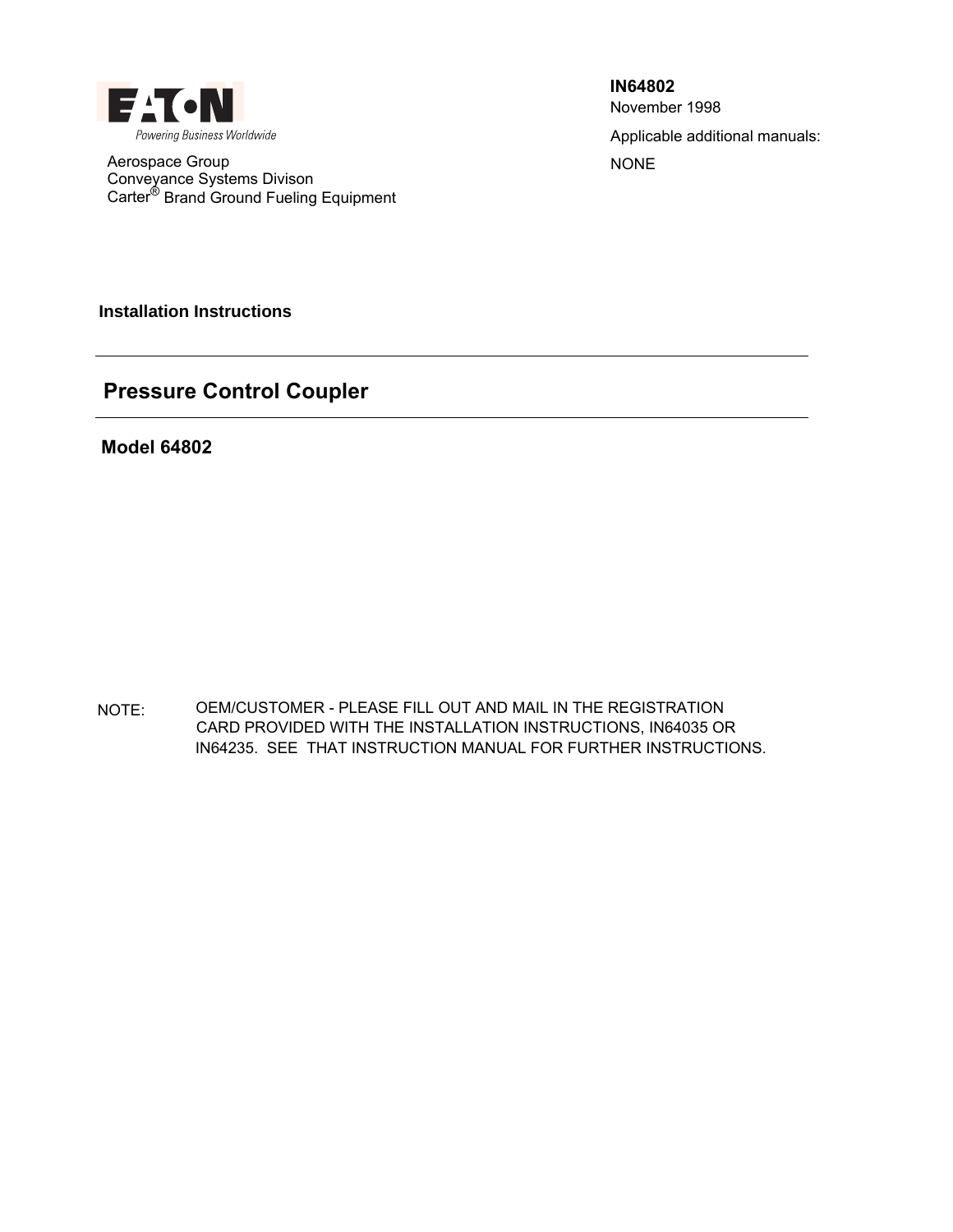# **TABLE OF CONTENTS**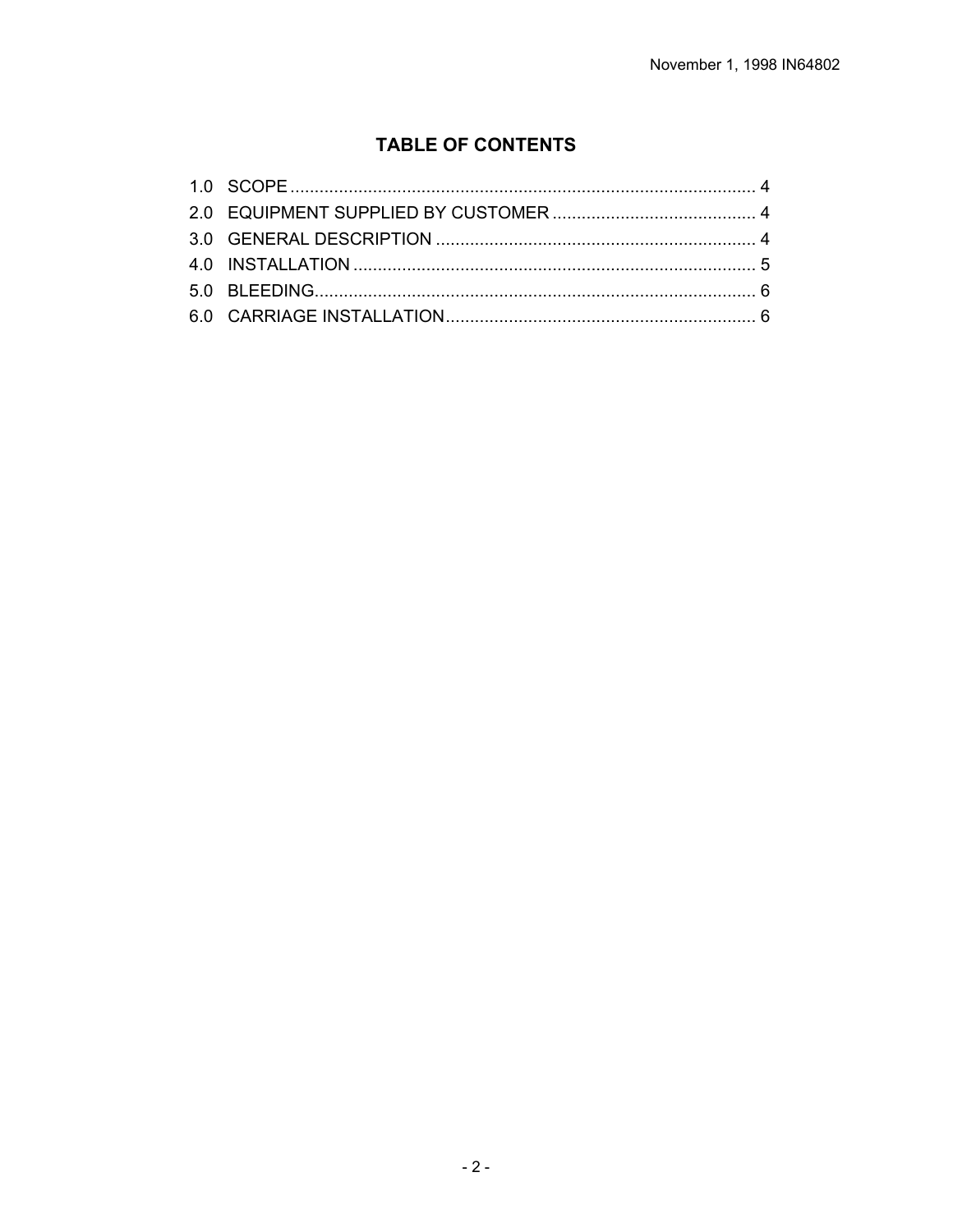# 1.0 SCOPE

These installation instructions have been developed for use in mounting a Model 64802 64802 Digital Coupler on any hydrant servicing vehicle. These instructions do not cover all requirements for such an installation which might be dictated by other authorities which have jurisdiction over the use of your vehicle. The responsibility for proper final installation configuration is yours. Consult with the local airport authority or corporate authority for further information.

# 2.0 EQUIPMENT SUPPLIED BY CUSTOMER

The following is a listing of the required equipment supplied by the customer on the refueling vehicle. The digital coupler system needs to interface with all of the items below:

- $\rightarrow$  Hoses, valves and fittings to connect between the 64102 and the 64802.
- $\rightarrow$  Accumulator utilized as the fluid power source for the 64102. (See installation instructions IN64102 for connection details.)

#### 3.0 GENERAL DESCRIPTION:

 Eaton's Carter brand Model 64802 Digital Coupler is a version of the standard Model 64800 Pressure Control Hydrant Coupler, an improvement over the 60700-1 Coupler, to make installation and operation easier. The pressure control elbow has been downsized to a 3 inch diameter to allow for the improvements to be made with no weight increase penalty. The pressure loss of the downsized coupler is insignificant and in the majority of cases will not be noticed by the operator. It is designed to attach to a 4 inch Hydrant Pit Valve conforming to the design criteria in API 1584. The outlet of the 64802 is a quick disconnect joint for attaching to an intake hose or similar fluid conduit for the delivery of fuel to the aircraft. One 3/8 inch hose attaches to the top of the 64802. The other end of this hose is connected to a 64102 Manifold Assembly which allows for the controlled operation of the 64802 Digital Coupler.

The part numbering system for the coupler is as follows with the options noted in the tables below:



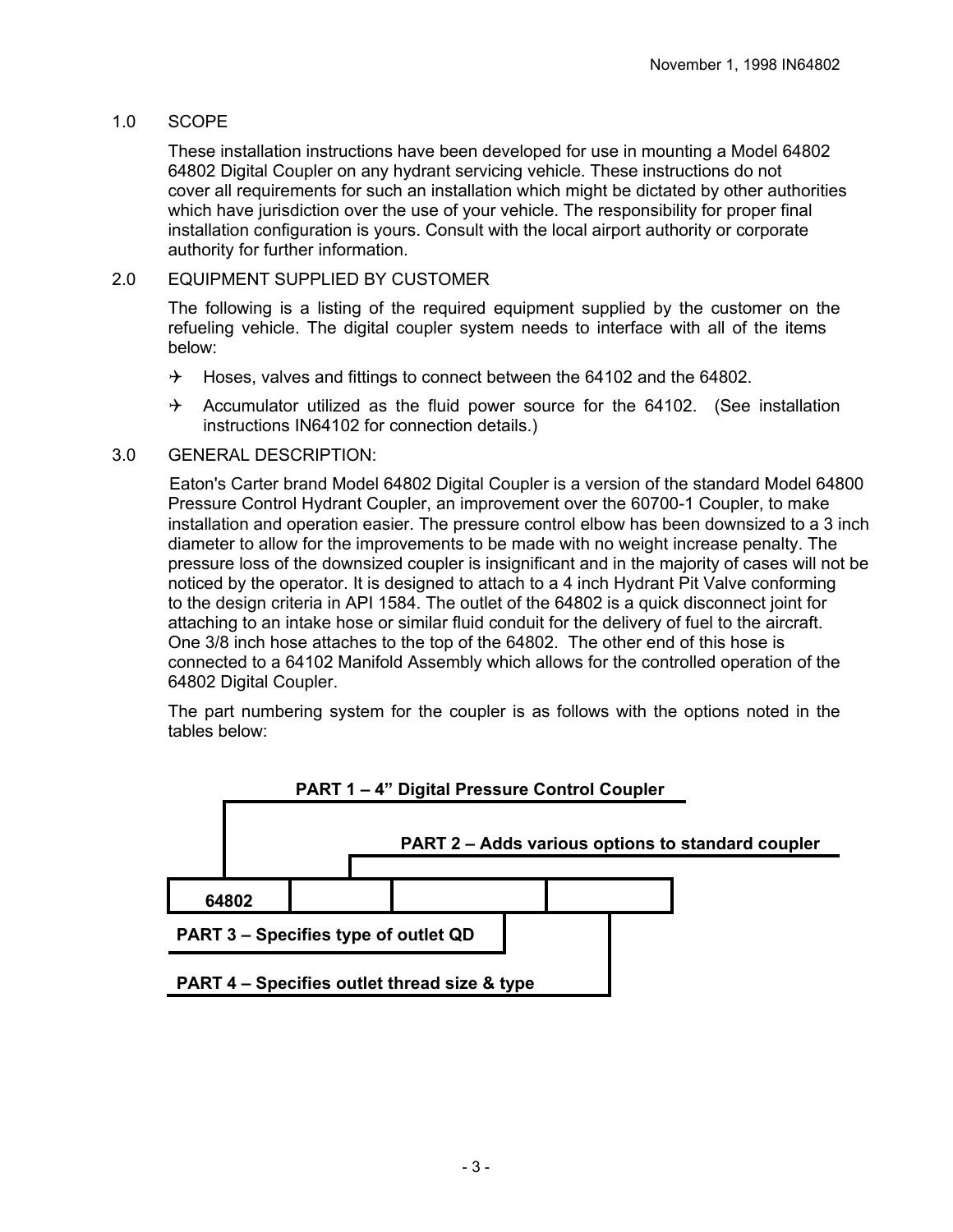| PART <sub>1</sub> |                                                                                                                 |  |  |  |  |
|-------------------|-----------------------------------------------------------------------------------------------------------------|--|--|--|--|
| <b>OPTION</b>     | <b>DESCRIPTION</b>                                                                                              |  |  |  |  |
| B                 | Adds folding handle assembly                                                                                    |  |  |  |  |
| C                 | Adds product selection                                                                                          |  |  |  |  |
| D                 | Adds lockwire to flange joints                                                                                  |  |  |  |  |
| F                 | Adds male half quick disconnect to fuel command port                                                            |  |  |  |  |
| G                 | Adds collar stop assembly                                                                                       |  |  |  |  |
| W                 | Adds carriage assembly                                                                                          |  |  |  |  |
| X                 | Adds safety clip to QD (with option 2 only)                                                                     |  |  |  |  |
| Y                 | Adds second carrying handle at outlet swivel joint                                                              |  |  |  |  |
| Z                 | Replaces standard transverse carrying handle at centerline of coupler<br>with handle that is parallel to outlet |  |  |  |  |
| <b>PART 3</b>     |                                                                                                                 |  |  |  |  |
| <b>OPTION</b>     | <b>DESCRIPTION</b>                                                                                              |  |  |  |  |
| 2                 | Adds Adapter to mate thumb latch swivel quick disconnect                                                        |  |  |  |  |
| 3                 | Adds Adapter to mate 60700-1 type QD                                                                            |  |  |  |  |
| 4                 | Adds Adapter to mate 60600/60600-1 (except option K) type QD                                                    |  |  |  |  |

## **PART 4**

| <b>OPTION</b> | <b>DESCRIPTION</b>        |  |
|---------------|---------------------------|--|
| н             | $2\frac{1}{2}$ NPT outlet |  |
| K             | 2 1/2" BSPP outlet        |  |
|               | 3" NPT outlet             |  |
| M             | 3" BSPP outlet            |  |
| N             | 4" BSPP outlet            |  |
| P             | 4" NPT outlet             |  |
|               |                           |  |

## 4.0 INSTALLATION:

- 4.1 Installation of the quick disconnect joint to the fuel delivery conduit (hose or pipe) is by means of a pipe thread, either NPT or BSPP and should be handled in the normal manner.
- 4.2 A 1/4" hose connects to the Port B located in the side of the top of the 64802. If a "wraparound" type coupler hose is used, the hose can be installed directly into the port. If a hose reel is used for the coupler hose, then is necessary to install a double dry-break disconnect assembly in between the coupler port and the hose. Option F provides the male half of such an assembly and the female half is also available from Carter. This will prevent the incursion of air into the command hose system. The other end of this hose connects to the 64102 to supply fuel into and out of the control cavity of the 64802. See